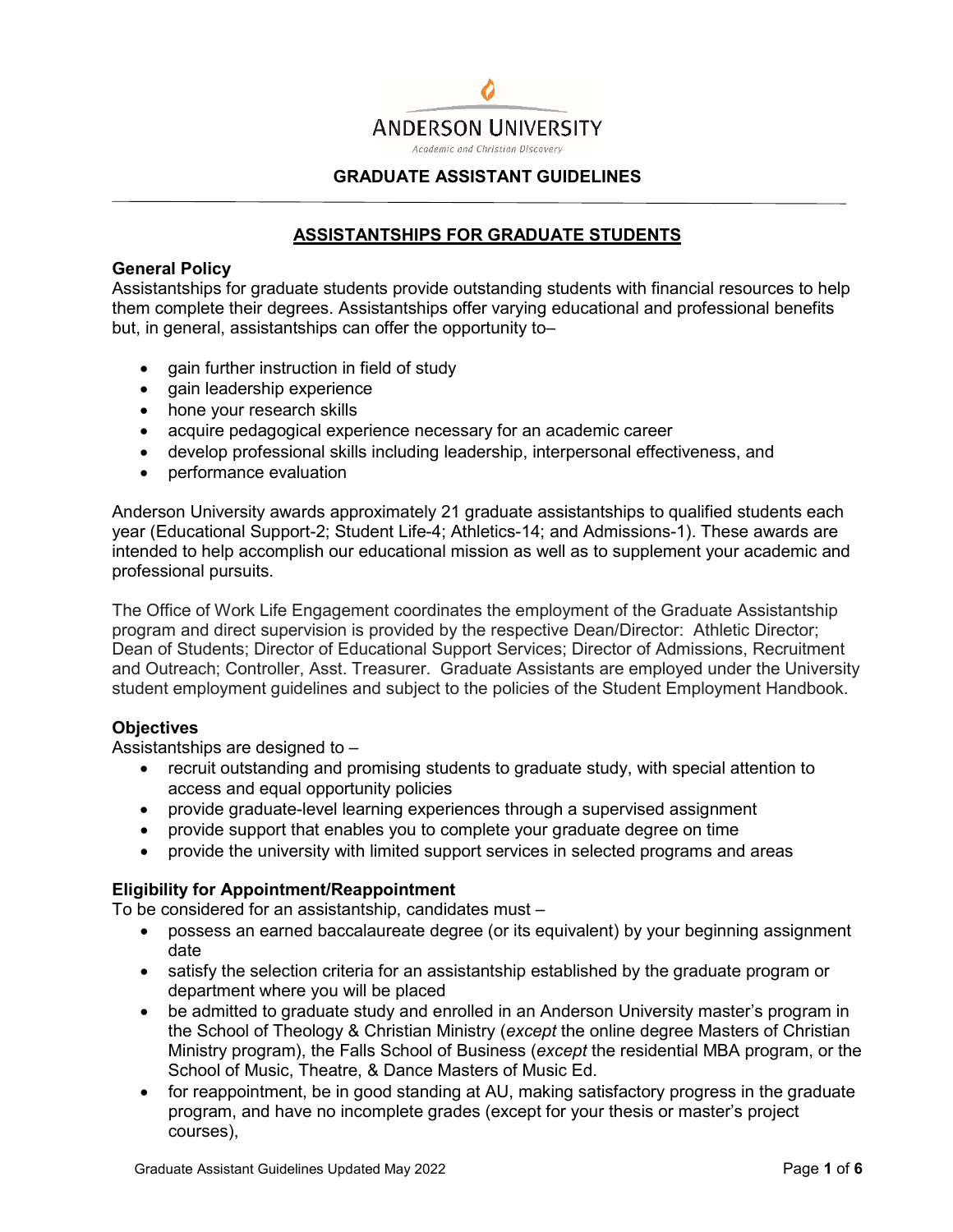• must meet University lifestyle expectations

Preference will be given to students who –

- have not already obtained a graduate degree
- have not previously been awarded an assistantship at AU, or
- have held an AU assistantship for less than four semesters Assistantships at AU involve responsibilities that require assistants to be present on campus. Applicants are strongly encouraged to initiate the application process at least two months prior to the graduate assistantship application deadline.

# **Application Process**

To be considered for an assistantship, you must apply to and be accepted by a graduate program, complete the Graduate Assistantship Application form and complete the Paycom application process including application questions, download a resume and download a cover letter via Studentemployment.anderson.edu or employment.anderson.edu

The application for graduate study and a listing of graduate program application requirements can be found by contacting the Graduate program directly.

Your application will be considered complete when –

- you have been admitted to an AU graduate program (see qualifying programs above)
- you have submitted a letter of interest
- you have submitted a resume
- you have submitted a Graduate Assistantship Application
- you have submitted Paycom application information

(NOTE: If hired for a Graduate Assistantship, the new employee will need to complete payroll information through Paycom.com. And provide the required identification to complete the I-9 form.)

#### **Anderson University Statement of Compliance**

Anderson University maintains compliance with applicable federal and state statutes related to private institutions of higher education including the Family Educational Rights and Privacy Act (FERPA), as amended; the Student Right to Know Act, as amended; and the Solomon Amendment. In compliance with the Civil Rights Act of 1964 and 1991, Title IX of the Educational Amendments of 1972, Section 504 of the Rehabilitation Act of 1973 and the Americans with Disabilities Act of 1990 as amended, the university does not discriminate in its educational programs or admissions procedures. Anderson University is a not-for-profit exempt organization as described in Section 501(c)(3) of the Internal Revenue Code.

The duties of a Graduate Assistant (GA) are to support the teaching and learning environment through administrative functions. Graduate assistants whose primary (i.e., greater than 50%) duties consist of the following types of activities will be classified as Graduate Assistants –

| <b>Duty</b>             | <b>Sample Tasks</b>                                              |
|-------------------------|------------------------------------------------------------------|
| <b>Clerical Support</b> | • Copying course materials                                       |
|                         | • Correspondence                                                 |
|                         | • General office work/Receptionist                               |
| Advising                | • Serve as liaison to Educational Support by being a student     |
|                         | advocate                                                         |
|                         | • Providing support to academic advisors                         |
| Coaching                | • Assistant Coach for assigned athletic team                     |
|                         | • Academic Coach for student athletes or academically struggling |
|                         | students                                                         |
| Outreach                | • Assist with student recruitment                                |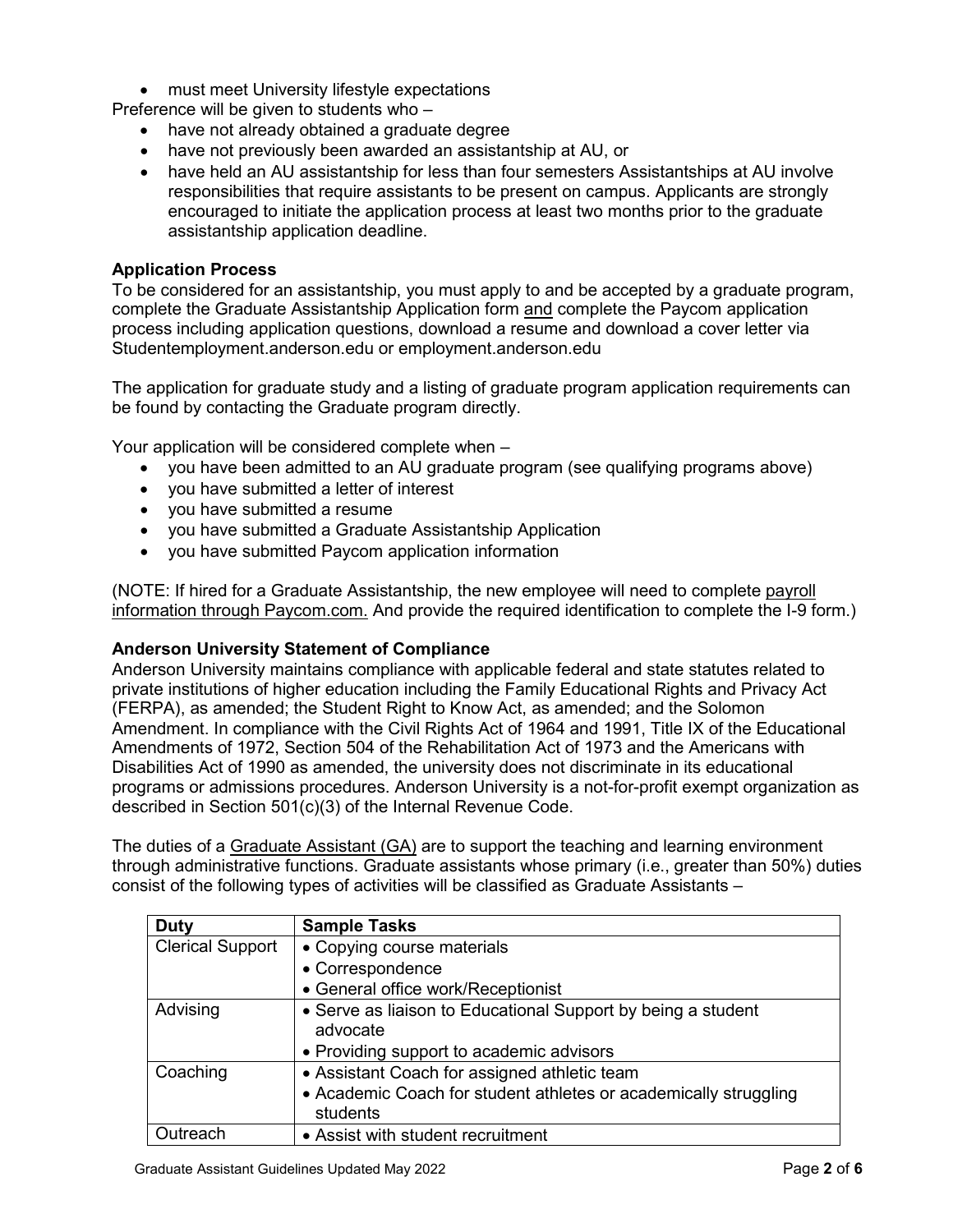| • Help publicize programs and activities to campus and public |
|---------------------------------------------------------------|
| constituencies                                                |
| • Assist with event management                                |

# **TERMS AND CONDITIONS OF ASSISTANTSHIP AWARDS**

### **Notice of Appointment**

All newly appointed and re-appointed assistants will receive a letter of agreement that specifies the appointment title, stipend amount, effective dates of service, and the supervising individual/department.

### **Work Responsibilities**

You will be supervised directly by a faculty or staff member of the program/department that offers your appointment. The assistantship supervisor recommends candidates for appointment, determines the assistantship assignments, and supervises and evaluates your work. Contact your supervisor for details about the assistantship.

Graduate assistantship appointments are typically half-time (20 hours per week) for one academic year (10 months). The time allocated to fulfilling work responsibilities should not exceed 20 hours a week; however, under special circumstances, an overload during one week may be balanced by a lighter load during the week before or after the overload. (International students, due to their visa status, are not allowed to work more than 20 hours per week in their assistantship.) Overload hours should be planned in advance and should be mutually agreed to by you and your supervisor. Under no circumstances may an assistant work more than 40 hours per week. Assistants do not earn vacation.

According to Fair Labor Standards Act (FLSA) regulations, **Graduate Assistantships** are considered "salaried non-exempt" appointments. Graduate Assistants (GAs) are required to record their actual hours worked. These sheets should be reviewed and signed by the Graduate Assistant's supervisor on a monthly basis (or more frequently if requested by the supervisor).

If an assistant is sick or otherwise unable to come to work on a day that he/she is scheduled to work, the assistant should contact his/her supervisor. If you miss work hours, you should arrange with your supervisor to make up the hours. Assistants do not earn sick leave.

All assistantships are considered academic year appointments. Since assignments vary, your supervisor will monitor your work responsibilities. If an assistant is assigned duties during a scheduled academic holiday/break, he/she should be given equal time off at another time. This revised work schedule should be mutually agreed on by the assistant and his/her supervisor.

Graduate Assistants are to report to work as instructed by their department/supervisor.

Assistants are expected to conduct themselves in a manner that is professional, courteous, and conducive to a professional atmosphere in the performance of their University duties. Assistants are expected to comply with all work rules and expectations that are developed in their appointing programs, departments, or units, as well as with applicable University rules and policies. Applicable University policies include, but are not limited to Sexual Harassment, Drug Free Schools and Campuses, the University and Student Codes of Conduct, and policies governing research with human subjects and the use of University resources. You are expected to be familiar with these policies. Electronic copies of the policies can be accessed through links available on the Work Life Engagement, Department of Student Life and/or applicable Graduate school web pages.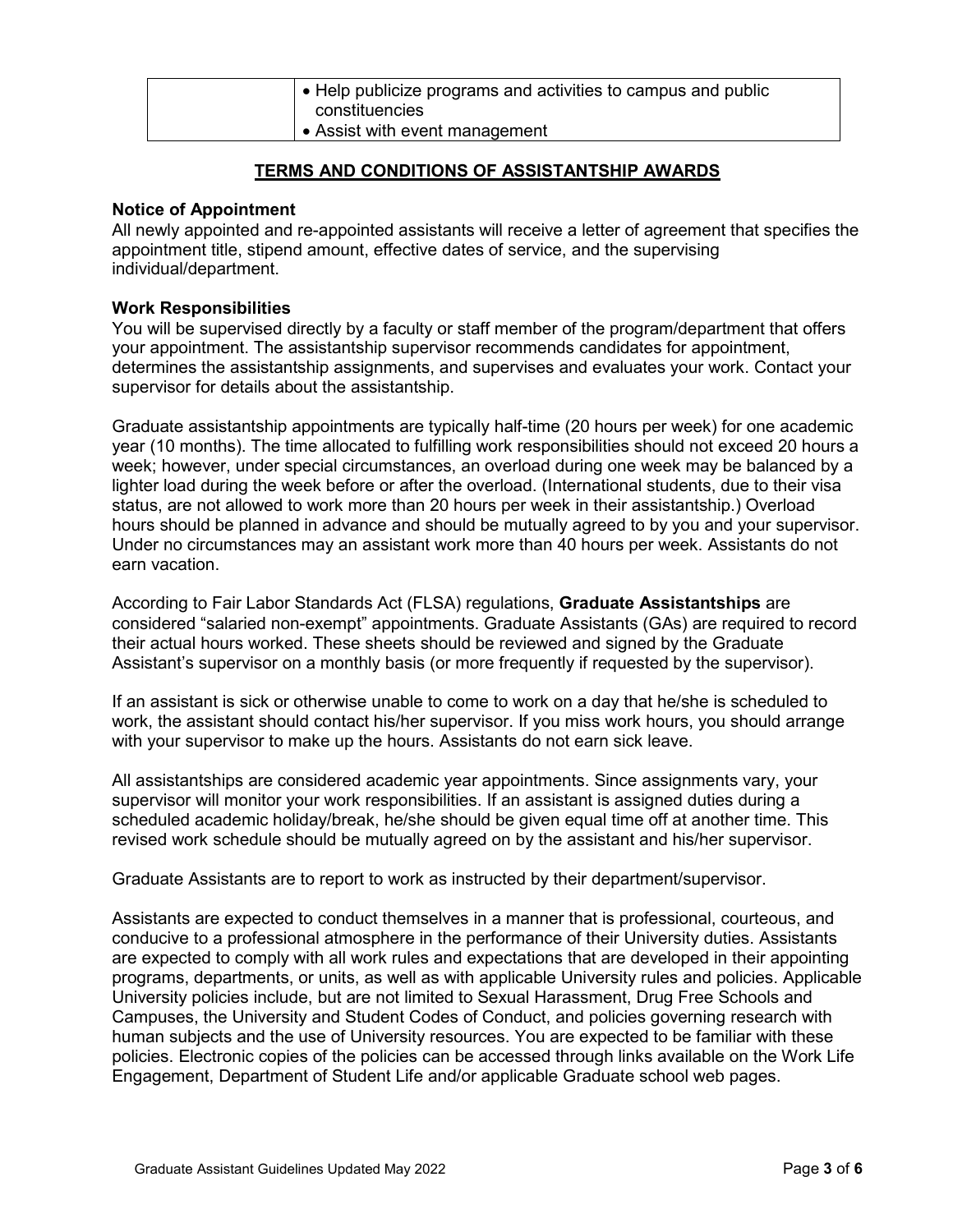# **Work Plan**

Working with your designated supervisor, you will have a written work plan that includes –

- Job Description general areas of responsibility as well as specific tasks
- Learning Objectives/Special Projects responsibilities as they relate to the assistant's academic pursuits and/or career aspirations
- Work Schedule the estimated number of hours per week to be spent on each assigned responsibility, and the schedule of days/times assistant will work each week

The agreed upon written work plan will be sent to Office of Work Life Engagement. In the event you wish to change your assistantship work schedule based upon adding or dropping a course after the work plan has been agreed to, you should meet with your supervisor and discuss the impact on your schedule. The work schedule may be changed by mutual agreement between the assistant and supervisor. In the event mutual agreement cannot be reached, the work schedule as agreed to in the work plan shall prevail.

### **Wages and Benefits**

Graduate Assistants are designated by Anderson University as student employees. Pay rates vary depending on the work assignment but will not be less than minimum wage as required by Wage and Hour regulations; wages are not subject to FICA/Medicare tax withholdings. Wages are paid according to the bi-weekly payroll schedule. Graduate Assistants are covered by Worker's Compensation during paid work hours but are not eligible for other University benefits (vacation, sick leave, medical, dental, retirement or life insurance). Depending on availability a GA may choose campus-provided housing; this is a taxable benefit.

Graduate Assistants receive the remitted tuition benefit of 100% to earn a Master's Degree. This is a tuition waiver of up to \$5,250 per year that is not taxable; tuition beyond this amount is taxable. Pre-requisite courses taken at Anderson University are covered by the tuition waiver. All program fees, except for course-specific fees, will be waived. (Disclaimer: Fee structure reviewed and subject to change annually.)

## **Satisfactory Academic Performance**

Successful, timely completion of your graduate degree is the primary goal of our Assistantship Program. The responsibility for monitoring your mid-year and year-end academic progress rests with your designated supervisor. He or she will cooperate with your academic advisor, the dean or administrator of the program offering your appointment, and the Office of Work Life Engagement in making these evaluations.

#### **Resignation/Withdrawal from Graduate Program**

Upon accepting an Assistantship, it is assumed you will complete the entire academic year. If a resignation/withdrawal is deemed necessary, you are asked to resign/withdraw effective at the end of a semester unless circumstances prevent this. Prior to making a decision you are encouraged to speak with your Supervisor and/or Graduate Program Director. Notice of resignation/withdrawal is requested a minimum of 30 days prior to the end of the semester.

*Resignation from Assistantship Assignment*: Assistants may choose to resign from employment while continuing enrollment and continue enrollment in a graduate program. Should resignation from the assistantship assignment occur before the end of a semester, tuition waiver for the semester will be prorated and the balance of the semester's tuition applied to your student account.

*Withdrawal from Graduate Program*: Withdrawal from the graduate program is an automatic termination of the Graduate Assistantship assignment. If withdrawal occurs before the end of the semester, tuition and fee charges will be calculated in accordance with current policy and may be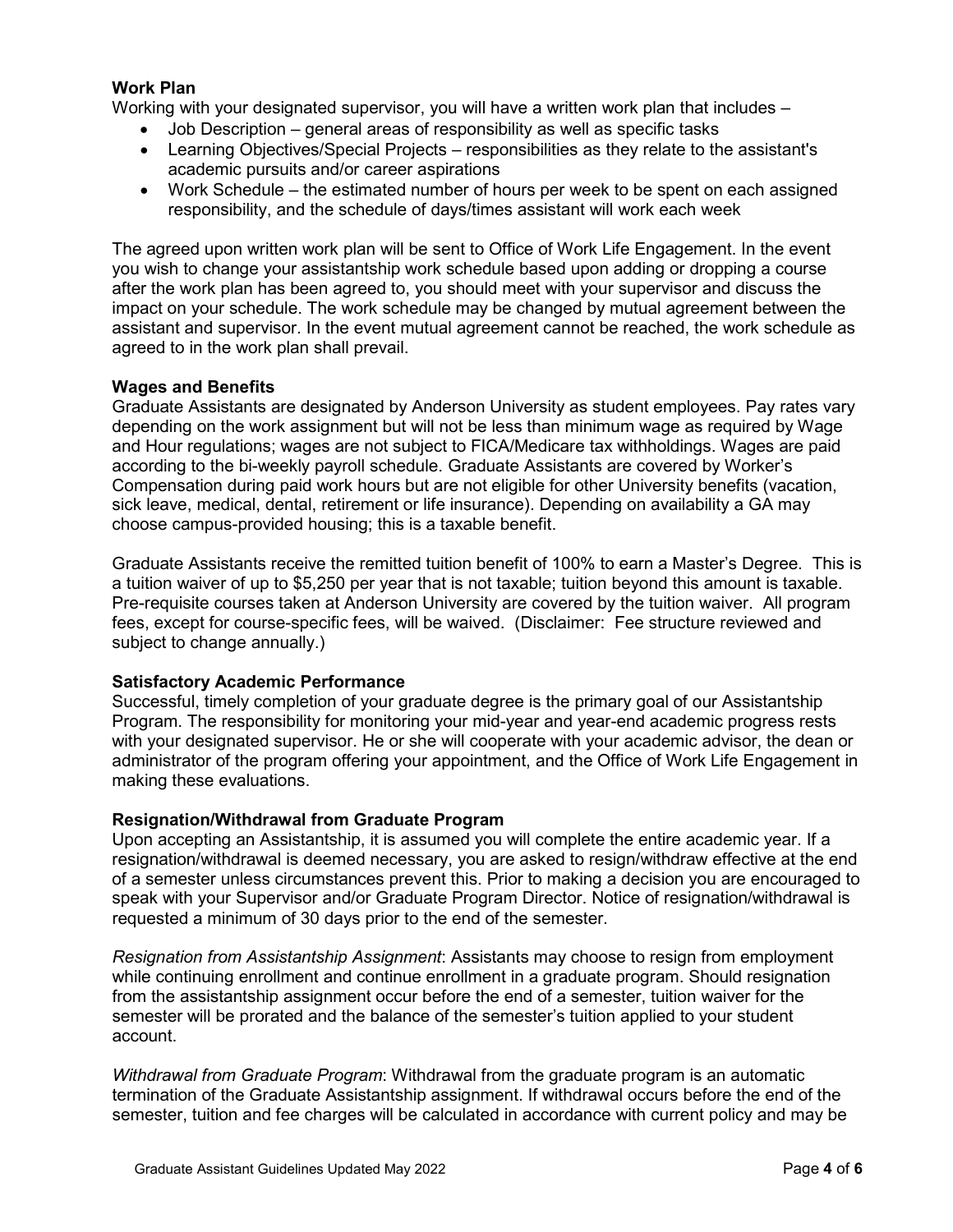applied to your student account. The effective date of withdrawal will be the date communicated by the graduate program to the University Registrar.

*Simultaneous Resignation/Withdrawal from Graduate Program*: Both of the above procedures are effective.

#### **Satisfactory Work Performance and Notice of Deficiency in Performance**

Assistants are expected to meet responsibilities specified in the work plan, adhere to the agreed upon work schedule, and conduct themselves consistent with the employment expectations outlined in the Anderson University Student Employment Handbook. For most problems with performance, the assistantship supervisor will first attempt to correct performance deficiencies through work-related counseling, instruction, or training. Assistants are encouraged to work cooperatively with their supervisors to informally resolve performance problems.

Deficiencies in performance that are not resolved informally through work-related counseling, instruction, or training may result in formal discipline up to and including dismissal. Formal disciplinary procedures, in consultation with Work Life Engagement, will generally follow the process outlined in the Anderson University Staff Handbook. A recommendation to terminate your assistantship may occur if a very severe problem in performance exists, you fail to make specified improvements in performance within an established time period or there are violations of AU's conduct standards.

### **Termination**

If your work performance is not satisfactory and you fail to make improvements specified in the notice of deficiency by the time your performance is re-evaluated, your supervisor may recommend to the dean/director or the division head that your assistantship be terminated or not renewed for the next year.

Behaviors that may result in the termination of your assistantship without oral warning or notice of deficiency in performance include, but are not limited to –

- failing to maintain academic eligibility because of unsatisfactory academic progress;
- obtaining off-campus employment in excess of 20 hours per week;
- engaging in unethical or unacceptable conduct (see University Code of Conduct at http://www.anderson.edu/hr/policies); or
- abandoning job duties (i.e., absence without approval for 3 or more working days)

Depending upon the reason for termination, you may be given 30 calendar days' notice. Behaviors defined as Gross Misconduct in the Anderson University Staff Handbook may result in immediate termination. Termination of an assistantship will follow the same procedures as "Resignation/Withdrawal from Graduate Program."

#### **Renewal for Subsequent Academic Year**

Reappointments to assistantship positions are not automatic. Students must apply for reappointment completing a Reappointment Request Form. Your application materials, academic records, performance evaluations, and length of time in the assistantship position will be considered when you seek reappointment. Graduate students who are not re-appointed will be notified in writing by the dean/director or their supervisor.

Academic eligibility for reappointment requires that you are in good standing at AU, have completed at least 12 semester hours of credit during the academic year, are making satisfactory progress toward completion of your degree, and have no incomplete grades. Incomplete coursework must be completed before a student can be reappointed.